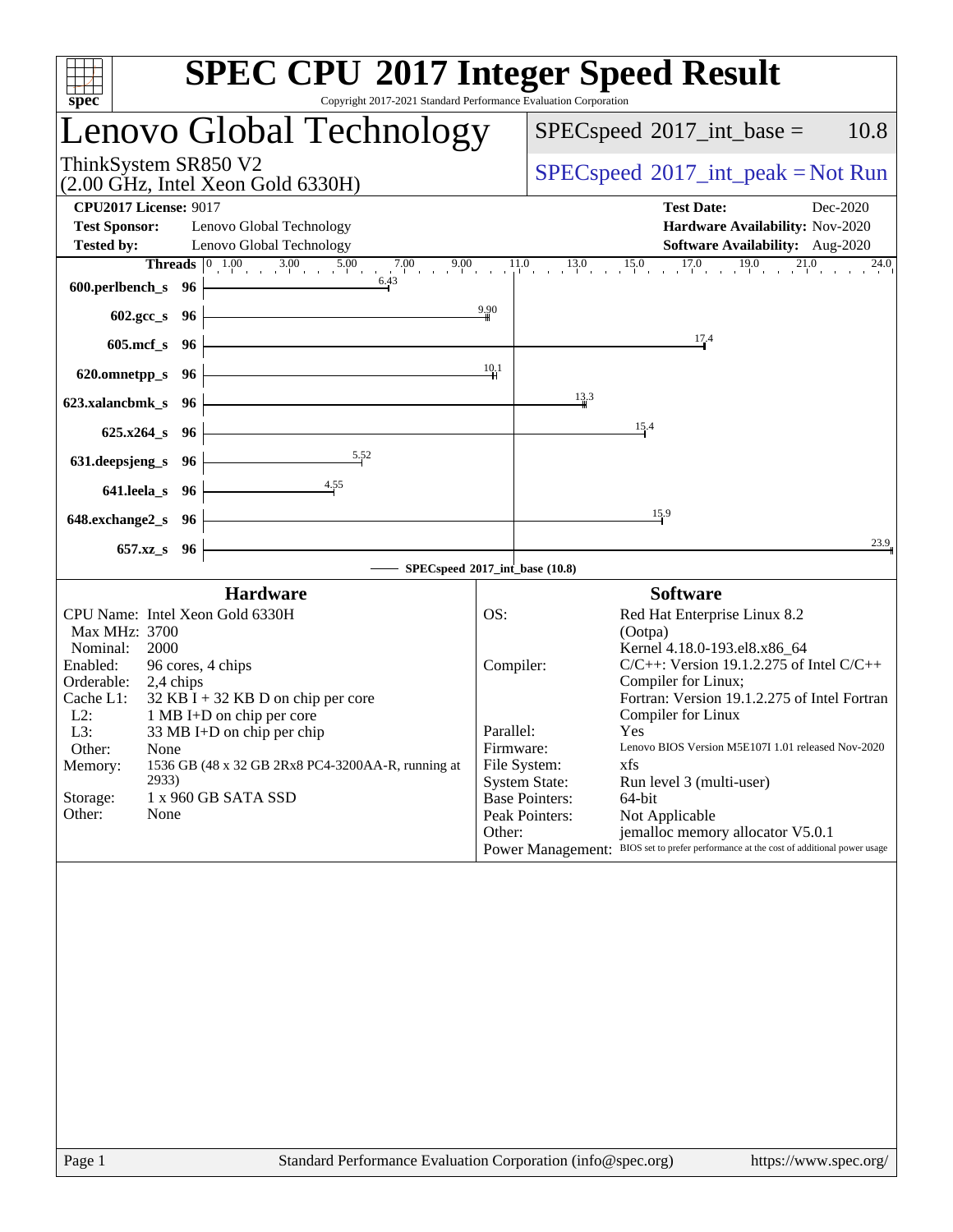

# Lenovo Global Technology

 $SPECspeed^{\circledcirc}2017\_int\_base = 10.8$  $SPECspeed^{\circledcirc}2017\_int\_base = 10.8$ 

(2.00 GHz, Intel Xeon Gold 6330H)

ThinkSystem SR850 V2  $SPEC speed^{\circ}2017\_int\_peak = Not Run$ 

**[Test Sponsor:](http://www.spec.org/auto/cpu2017/Docs/result-fields.html#TestSponsor)** Lenovo Global Technology **[Hardware Availability:](http://www.spec.org/auto/cpu2017/Docs/result-fields.html#HardwareAvailability)** Nov-2020 **[Tested by:](http://www.spec.org/auto/cpu2017/Docs/result-fields.html#Testedby)** Lenovo Global Technology **[Software Availability:](http://www.spec.org/auto/cpu2017/Docs/result-fields.html#SoftwareAvailability)** Aug-2020

**[CPU2017 License:](http://www.spec.org/auto/cpu2017/Docs/result-fields.html#CPU2017License)** 9017 **[Test Date:](http://www.spec.org/auto/cpu2017/Docs/result-fields.html#TestDate)** Dec-2020

### **[Results Table](http://www.spec.org/auto/cpu2017/Docs/result-fields.html#ResultsTable)**

|                                    | <b>Base</b>    |                |       |                |       | <b>Peak</b>    |             |                |                |              |                |              |                |              |
|------------------------------------|----------------|----------------|-------|----------------|-------|----------------|-------------|----------------|----------------|--------------|----------------|--------------|----------------|--------------|
| <b>Benchmark</b>                   | <b>Threads</b> | <b>Seconds</b> | Ratio | <b>Seconds</b> | Ratio | <b>Seconds</b> | Ratio       | <b>Threads</b> | <b>Seconds</b> | <b>Ratio</b> | <b>Seconds</b> | <b>Ratio</b> | <b>Seconds</b> | <b>Ratio</b> |
| $600.$ perlbench $\mathsf{S}$      | 96             | 276            | 6.44  | 276            | 6.43  | 276            | 6.43        |                |                |              |                |              |                |              |
| $602.\text{gcc}\_\text{s}$         | 96             | 405            | 9.83  | 402            | 9.90  | 401            | 9.93        |                |                |              |                |              |                |              |
| $605$ .mcf s                       | 96             | 271            | 17.4  | 270            | 17.5  | 271            | 17.4        |                |                |              |                |              |                |              |
| 620.omnetpp_s                      | 96             | 160            | 10.2  | 162            | 10.1  | 162            | <b>10.1</b> |                |                |              |                |              |                |              |
| 623.xalancbmk s                    | 96             | 106            | 13.3  | <b>107</b>     | 13.3  | 107            | 13.2        |                |                |              |                |              |                |              |
| 625.x264 s                         | 96             | 115            | 15.4  | 115            | 15.4  | 115            | 15.3        |                |                |              |                |              |                |              |
| 631.deepsjeng_s                    | 96             | 260            | 5.52  | 260            | 5.52  | 260            | 5.52        |                |                |              |                |              |                |              |
| 641.leela s                        | 96             | 375            | 4.55  | 375            | 4.55  | 375            | 4.55        |                |                |              |                |              |                |              |
| 648.exchange2_s                    | 96             | 184            | 16.0  | 184            | 15.9  | 184            | 15.9        |                |                |              |                |              |                |              |
| $657.xz$ <sub>S</sub>              | 96             | 258            | 24.0  | 258            | 23.9  | 258            | 23.9        |                |                |              |                |              |                |              |
| $SPECspeed^{\circ}2017$ int base = |                |                | 10.8  |                |       |                |             |                |                |              |                |              |                |              |

**[SPECspeed](http://www.spec.org/auto/cpu2017/Docs/result-fields.html#SPECspeed2017intpeak)[2017\\_int\\_peak =](http://www.spec.org/auto/cpu2017/Docs/result-fields.html#SPECspeed2017intpeak) Not Run**

Results appear in the [order in which they were run.](http://www.spec.org/auto/cpu2017/Docs/result-fields.html#RunOrder) Bold underlined text [indicates a median measurement.](http://www.spec.org/auto/cpu2017/Docs/result-fields.html#Median)

### **[Operating System Notes](http://www.spec.org/auto/cpu2017/Docs/result-fields.html#OperatingSystemNotes)**

Stack size set to unlimited using "ulimit -s unlimited"

### **[Environment Variables Notes](http://www.spec.org/auto/cpu2017/Docs/result-fields.html#EnvironmentVariablesNotes)**

```
Environment variables set by runcpu before the start of the run:
KMP_AFFINITY = "granularity=fine,scatter"
LD_LIBRARY_PATH =
      "/home/cpu2017-1.1.0-ic19.1u2/lib/intel64:/home/cpu2017-1.1.0-ic19.1u2/j
      e5.0.1-64"
MALLOC_CONF = "retain:true"
OMP_STACKSIZE = "192M"
```
### **[General Notes](http://www.spec.org/auto/cpu2017/Docs/result-fields.html#GeneralNotes)**

 Binaries compiled on a system with 1x Intel Core i9-7980XE CPU + 64GB RAM memory using Redhat Enterprise Linux 8.0 Transparent Huge Pages enabled by default Prior to runcpu invocation Filesystem page cache synced and cleared with: sync; echo 3> /proc/sys/vm/drop\_caches NA: The test sponsor attests, as of date of publication, that CVE-2017-5754 (Meltdown) is mitigated in the system as tested and documented. Yes: The test sponsor attests, as of date of publication, that CVE-2017-5753 (Spectre variant 1) is mitigated in the system as tested and documented. Yes: The test sponsor attests, as of date of publication, that CVE-2017-5715 (Spectre variant 2) is mitigated in the system as tested and documented.

**(Continued on next page)**

| Page 2 | Standard Performance Evaluation Corporation (info@spec.org) | https://www.spec.org/ |
|--------|-------------------------------------------------------------|-----------------------|
|--------|-------------------------------------------------------------|-----------------------|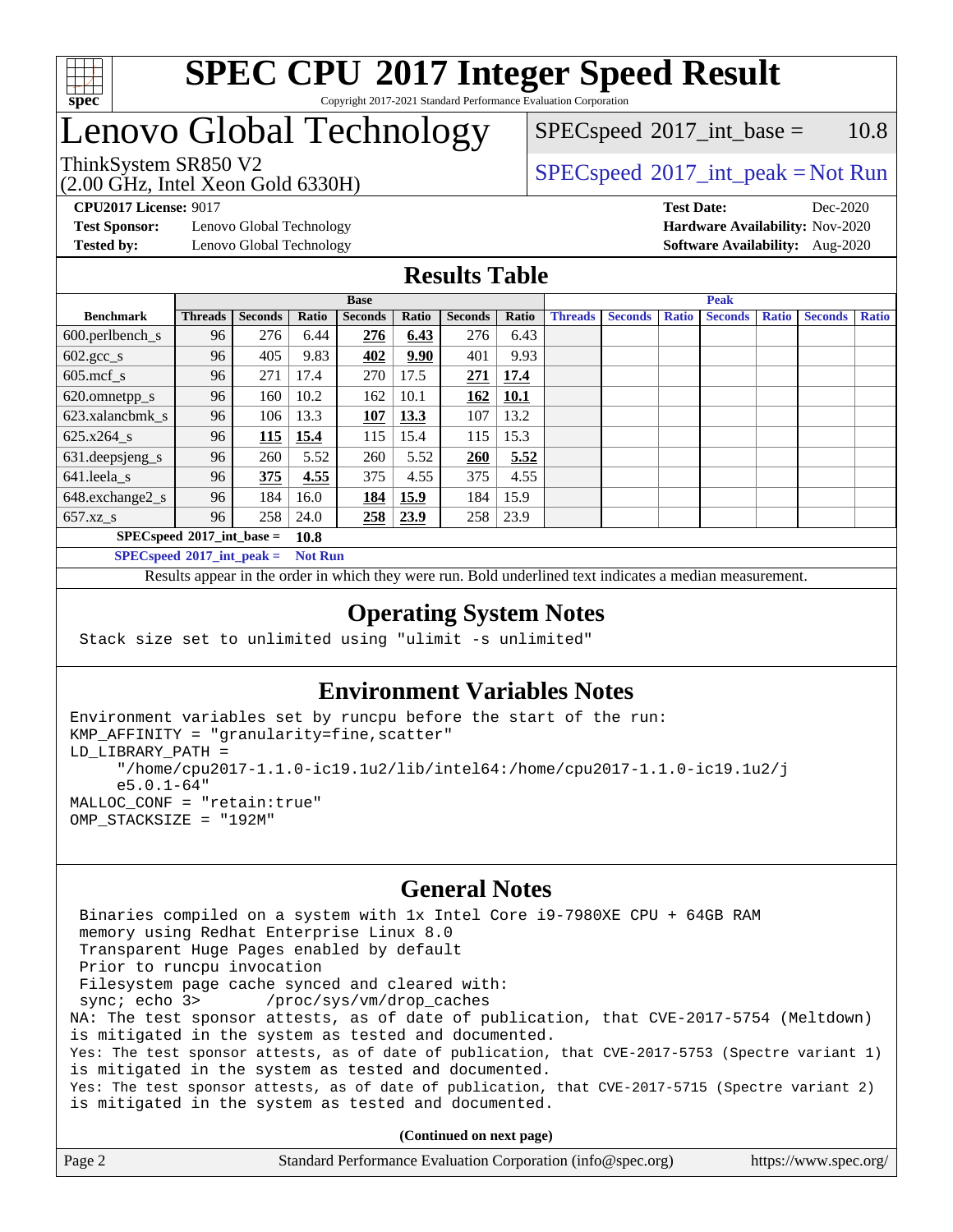

# Lenovo Global Technology

 $SPECspeed^{\circledcirc}2017\_int\_base = 10.8$  $SPECspeed^{\circledcirc}2017\_int\_base = 10.8$ 

(2.00 GHz, Intel Xeon Gold 6330H)

ThinkSystem SR850 V2  $SPEC speed^{\circ}2017\_int\_peak = Not Run$ 

**[CPU2017 License:](http://www.spec.org/auto/cpu2017/Docs/result-fields.html#CPU2017License)** 9017 **[Test Date:](http://www.spec.org/auto/cpu2017/Docs/result-fields.html#TestDate)** Dec-2020

**[Test Sponsor:](http://www.spec.org/auto/cpu2017/Docs/result-fields.html#TestSponsor)** Lenovo Global Technology **[Hardware Availability:](http://www.spec.org/auto/cpu2017/Docs/result-fields.html#HardwareAvailability)** Nov-2020 **[Tested by:](http://www.spec.org/auto/cpu2017/Docs/result-fields.html#Testedby)** Lenovo Global Technology **[Software Availability:](http://www.spec.org/auto/cpu2017/Docs/result-fields.html#SoftwareAvailability)** Aug-2020

### **[General Notes \(Continued\)](http://www.spec.org/auto/cpu2017/Docs/result-fields.html#GeneralNotes)**

Page 3 Standard Performance Evaluation Corporation [\(info@spec.org\)](mailto:info@spec.org) <https://www.spec.org/> jemalloc, a general purpose malloc implementation built with the RedHat Enterprise 7.5, and the system compiler gcc 4.8.5 sources available from jemalloc.net or <https://github.com/jemalloc/jemalloc/releases> **[Platform Notes](http://www.spec.org/auto/cpu2017/Docs/result-fields.html#PlatformNotes)** BIOS configuration: Choose Operating Mode set to Maximum Performance and then set it to Custom Mode C-States set to Autonomous Hyper-Threading set to Disabled Sysinfo program /home/cpu2017-1.1.0-ic19.1u2/bin/sysinfo Rev: r6365 of 2019-08-21 295195f888a3d7edb1e6e46a485a0011 running on localhost.localdomain Wed Dec 30 22:59:33 2020 SUT (System Under Test) info as seen by some common utilities. For more information on this section, see <https://www.spec.org/cpu2017/Docs/config.html#sysinfo> From /proc/cpuinfo model name : Intel(R) Xeon(R) Gold 6330H CPU @ 2.00GHz 4 "physical id"s (chips) 96 "processors" cores, siblings (Caution: counting these is hw and system dependent. The following excerpts from /proc/cpuinfo might not be reliable. Use with caution.) cpu cores : 24 siblings : 24 physical 0: cores 0 1 2 3 4 5 8 9 10 11 12 13 16 17 18 19 20 21 24 25 26 27 28 29 physical 1: cores 0 1 2 3 4 5 8 9 10 11 12 13 16 17 18 19 20 21 24 25 26 27 28 29 physical 2: cores 0 1 2 3 4 5 8 9 10 11 12 13 16 17 18 19 20 21 24 25 26 27 28 29 physical 3: cores 0 1 2 3 4 5 8 9 10 11 12 13 16 17 18 19 20 21 24 25 26 27 28 29 From lscpu: Architecture: x86\_64 CPU op-mode(s): 32-bit, 64-bit Byte Order: Little Endian CPU(s): 96 On-line CPU(s) list: 0-95 Thread(s) per core: 1 Core(s) per socket: 24 Socket(s): 4 NUMA node(s): 4 Vendor ID: GenuineIntel CPU family: 6 Model: 85 Model name: Intel(R) Xeon(R) Gold 6330H CPU @ 2.00GHz **(Continued on next page)**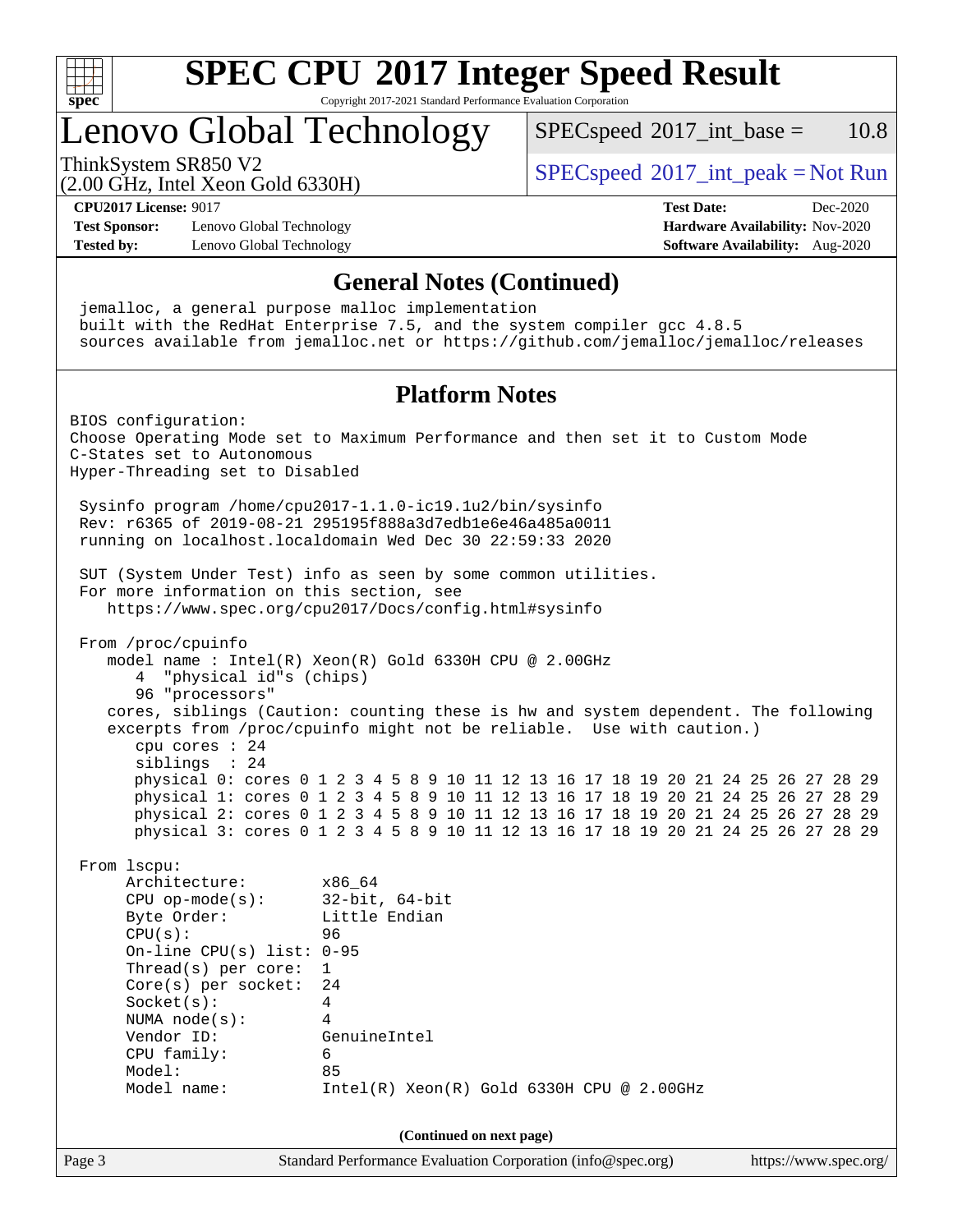

# **[SPEC CPU](http://www.spec.org/auto/cpu2017/Docs/result-fields.html#SPECCPU2017IntegerSpeedResult)[2017 Integer Speed Result](http://www.spec.org/auto/cpu2017/Docs/result-fields.html#SPECCPU2017IntegerSpeedResult)**

Copyright 2017-2021 Standard Performance Evaluation Corporation

Lenovo Global Technology

 $SPECspeed^{\circledcirc}2017\_int\_base = 10.8$  $SPECspeed^{\circledcirc}2017\_int\_base = 10.8$ 

(2.00 GHz, Intel Xeon Gold 6330H)

ThinkSystem SR850 V2<br>  $(2.00 \text{ GHz, Intel Yoon Gold } 6330 \text{V})$  [SPECspeed](http://www.spec.org/auto/cpu2017/Docs/result-fields.html#SPECspeed2017intpeak)<sup>®</sup>[2017\\_int\\_peak = N](http://www.spec.org/auto/cpu2017/Docs/result-fields.html#SPECspeed2017intpeak)ot Run

**[CPU2017 License:](http://www.spec.org/auto/cpu2017/Docs/result-fields.html#CPU2017License)** 9017 **[Test Date:](http://www.spec.org/auto/cpu2017/Docs/result-fields.html#TestDate)** Dec-2020

**[Test Sponsor:](http://www.spec.org/auto/cpu2017/Docs/result-fields.html#TestSponsor)** Lenovo Global Technology **[Hardware Availability:](http://www.spec.org/auto/cpu2017/Docs/result-fields.html#HardwareAvailability)** Nov-2020 **[Tested by:](http://www.spec.org/auto/cpu2017/Docs/result-fields.html#Testedby)** Lenovo Global Technology **[Software Availability:](http://www.spec.org/auto/cpu2017/Docs/result-fields.html#SoftwareAvailability)** Aug-2020

### **[Platform Notes \(Continued\)](http://www.spec.org/auto/cpu2017/Docs/result-fields.html#PlatformNotes)**

| Stepping:                   | 11                                                                                   |
|-----------------------------|--------------------------------------------------------------------------------------|
| CPU MHz:                    | 1403.576                                                                             |
| $CPU$ max $MHz$ :           | 3700.0000                                                                            |
| CPU min MHz:                | 1000.0000                                                                            |
| BogoMIPS:                   | 4000.00                                                                              |
| Virtualization:             | $VT - x$                                                                             |
| $L1d$ cache:                | 32K                                                                                  |
| Lli cache:                  | 32K                                                                                  |
| L2 cache:                   | 1024K                                                                                |
| L3 cache:                   | 33792K                                                                               |
| NUMA node0 CPU(s):          | $0 - 23$                                                                             |
| NUMA nodel CPU(s):          | $24 - 47$                                                                            |
| NUMA $node2$ $CPU(s):$      | 48-71                                                                                |
| NUMA node3 CPU(s):          | $72 - 95$                                                                            |
| Flags:                      | fpu vme de pse tsc msr pae mce cx8 apic sep mtrr pge mca cmov                        |
|                             | pat pse36 clflush dts acpi mmx fxsr sse sse2 ss ht tm pbe syscall nx pdpelgb rdtscp  |
|                             | lm constant_tsc art arch_perfmon pebs bts rep_good nopl xtopology nonstop_tsc cpuid  |
|                             | aperfmperf pni pclmulqdq dtes64 monitor ds_cpl vmx smx est tm2 ssse3 sdbg fma cx16   |
|                             | xtpr pdcm pcid dca sse4_1 sse4_2 x2apic movbe popcnt tsc_deadline_timer aes xsave    |
|                             | avx f16c rdrand lahf_lm abm 3dnowprefetch cpuid_fault epb cat_13 cdp_13              |
|                             | invpcid_single intel_ppin ssbd mba ibrs ibpb stibp ibrs_enhanced tpr_shadow vnmi     |
|                             | flexpriority ept vpid fsgsbase tsc_adjust bmil hle avx2 smep bmi2 erms invpcid rtm   |
|                             | cqm mpx rdt_a avx512f avx512dq rdseed adx smap clflushopt clwb intel_pt avx512cd     |
|                             | avx512bw avx512vl xsaveopt xsavec xgetbvl xsaves cqm_llc cqm_occup_llc cqm_mbm_total |
|                             | cqm_mbm_local avx512_bf16 dtherm ida arat pln pts pku ospke avx512_vnni md_clear     |
|                             |                                                                                      |
| flush_l1d arch_capabilities |                                                                                      |
| /proc/cpuinfo cache data    |                                                                                      |
| cache size : 33792 KB       |                                                                                      |
|                             |                                                                                      |
|                             | From numactl --hardware WARNING: a numactl 'node' might or might not correspond to a |
| physical chip.              |                                                                                      |
| $available: 4 nodes (0-3)$  |                                                                                      |
|                             |                                                                                      |
|                             | node 0 cpus: 0 1 2 3 4 5 6 7 8 9 10 11 12 13 14 15 16 17 18 19 20 21 22 23           |
| node 0 size: 386655 MB      |                                                                                      |
| node 0 free: 386437 MB      |                                                                                      |
|                             | node 1 cpus: 24 25 26 27 28 29 30 31 32 33 34 35 36 37 38 39 40 41 42 43 44 45 46 47 |
| node 1 size: 387066 MB      |                                                                                      |
| node 1 free: 386540 MB      |                                                                                      |
|                             | node 2 cpus: 48 49 50 51 52 53 54 55 56 57 58 59 60 61 62 63 64 65 66 67 68 69 70 71 |
| node 2 size: 387038 MB      |                                                                                      |
| node 2 free: 386839 MB      |                                                                                      |
|                             | node 3 cpus: 72 73 74 75 76 77 78 79 80 81 82 83 84 85 86 87 88 89 90 91 92 93 94 95 |

de 3 cpus: 72 73 74 75 node 3 size: 387065 MB node 3 free: 386534 MB

**(Continued on next page)**

 node distances: node 0 1 2 3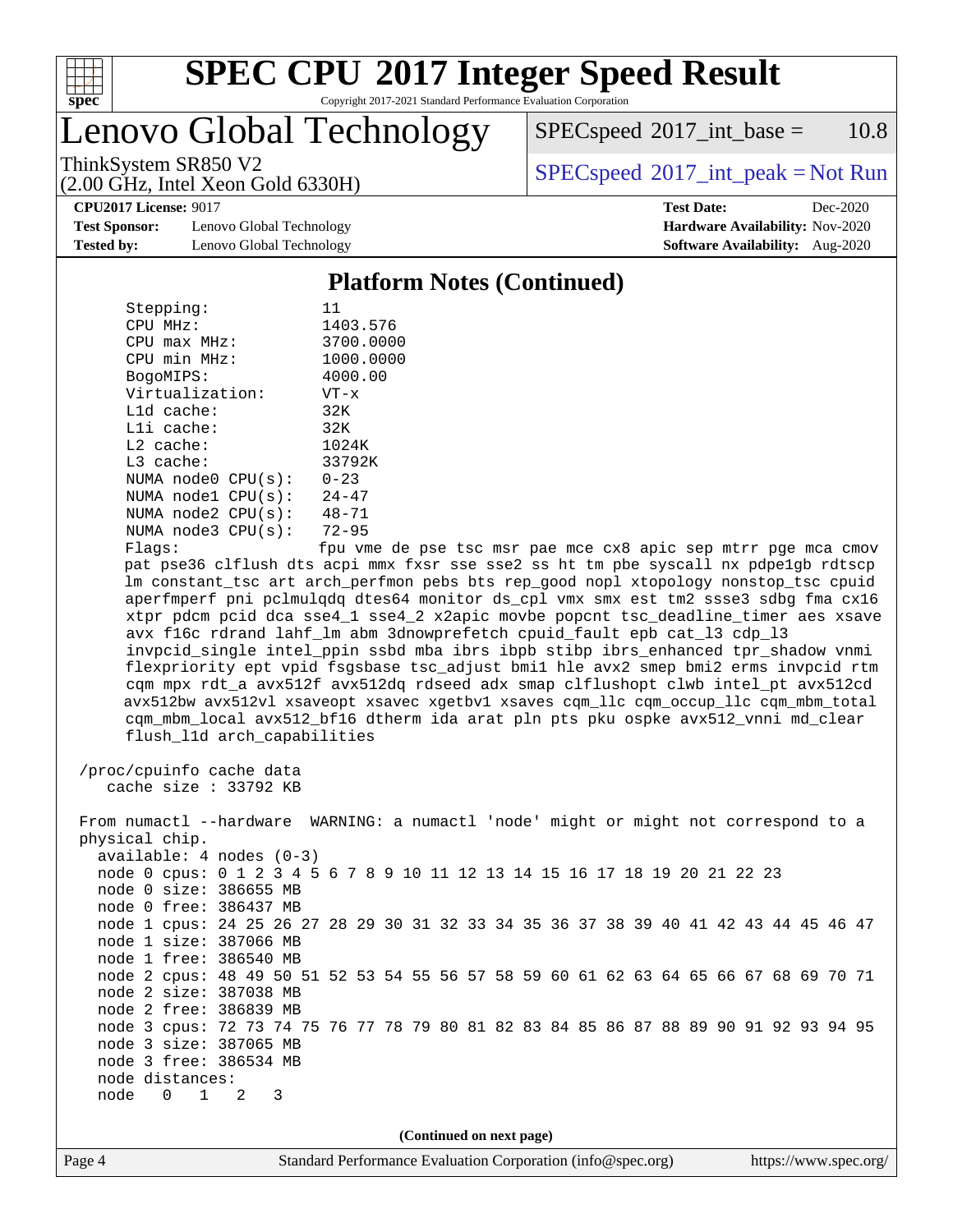| u | ۱ | t. |  |
|---|---|----|--|

# **[SPEC CPU](http://www.spec.org/auto/cpu2017/Docs/result-fields.html#SPECCPU2017IntegerSpeedResult)[2017 Integer Speed Result](http://www.spec.org/auto/cpu2017/Docs/result-fields.html#SPECCPU2017IntegerSpeedResult)**

Copyright 2017-2021 Standard Performance Evaluation Corporation

# Lenovo Global Technology

 $SPECspeed^{\circledcirc}2017\_int\_base = 10.8$  $SPECspeed^{\circledcirc}2017\_int\_base = 10.8$ 

(2.00 GHz, Intel Xeon Gold 6330H)

ThinkSystem SR850 V2  $\begin{array}{c} \text{SPEC speed} \textdegree 2017\_int\_peak = Not Run \end{array}$ 

**[Test Sponsor:](http://www.spec.org/auto/cpu2017/Docs/result-fields.html#TestSponsor)** Lenovo Global Technology **[Hardware Availability:](http://www.spec.org/auto/cpu2017/Docs/result-fields.html#HardwareAvailability)** Nov-2020 **[Tested by:](http://www.spec.org/auto/cpu2017/Docs/result-fields.html#Testedby)** Lenovo Global Technology **[Software Availability:](http://www.spec.org/auto/cpu2017/Docs/result-fields.html#SoftwareAvailability)** Aug-2020

**[CPU2017 License:](http://www.spec.org/auto/cpu2017/Docs/result-fields.html#CPU2017License)** 9017 **[Test Date:](http://www.spec.org/auto/cpu2017/Docs/result-fields.html#TestDate)** Dec-2020

### **[Platform Notes \(Continued\)](http://www.spec.org/auto/cpu2017/Docs/result-fields.html#PlatformNotes)** 0: 10 20 20 20 1: 20 10 20 20 2: 20 20 10 20 3: 20 20 20 10 From /proc/meminfo MemTotal: 1584974584 kB HugePages\_Total: 0 Hugepagesize: 2048 kB From /etc/\*release\* /etc/\*version\* os-release: NAME="Red Hat Enterprise Linux" VERSION="8.2 (Ootpa)" ID="rhel" ID\_LIKE="fedora" VERSION\_ID="8.2" PLATFORM\_ID="platform:el8" PRETTY\_NAME="Red Hat Enterprise Linux 8.2 (Ootpa)" ANSI\_COLOR="0;31" redhat-release: Red Hat Enterprise Linux release 8.2 (Ootpa) system-release: Red Hat Enterprise Linux release 8.2 (Ootpa) system-release-cpe: cpe:/o:redhat:enterprise\_linux:8.2:ga uname -a: Linux localhost.localdomain 4.18.0-193.el8.x86\_64 #1 SMP Fri Mar 27 14:35:58 UTC 2020 x86\_64 x86\_64 x86\_64 GNU/Linux Kernel self-reported vulnerability status: itlb\_multihit: Not affected CVE-2018-3620 (L1 Terminal Fault): Not affected Microarchitectural Data Sampling: Not affected CVE-2017-5754 (Meltdown): Not affected CVE-2018-3639 (Speculative Store Bypass): Mitigation: Speculative Store Bypass disabled via prctl and seccomp CVE-2017-5753 (Spectre variant 1): Mitigation: usercopy/swapgs barriers and \_\_user pointer sanitization CVE-2017-5715 (Spectre variant 2): Mitigation: Enhanced IBRS, IBPB: conditional, RSB filling tsx\_async\_abort: Not affected run-level 3 Dec 30 22:58 SPEC is set to: /home/cpu2017-1.1.0-ic19.1u2 Filesystem Type Size Used Avail Use% Mounted on /dev/sda2 xfs 838G 41G 797G 5% /home **(Continued on next page)**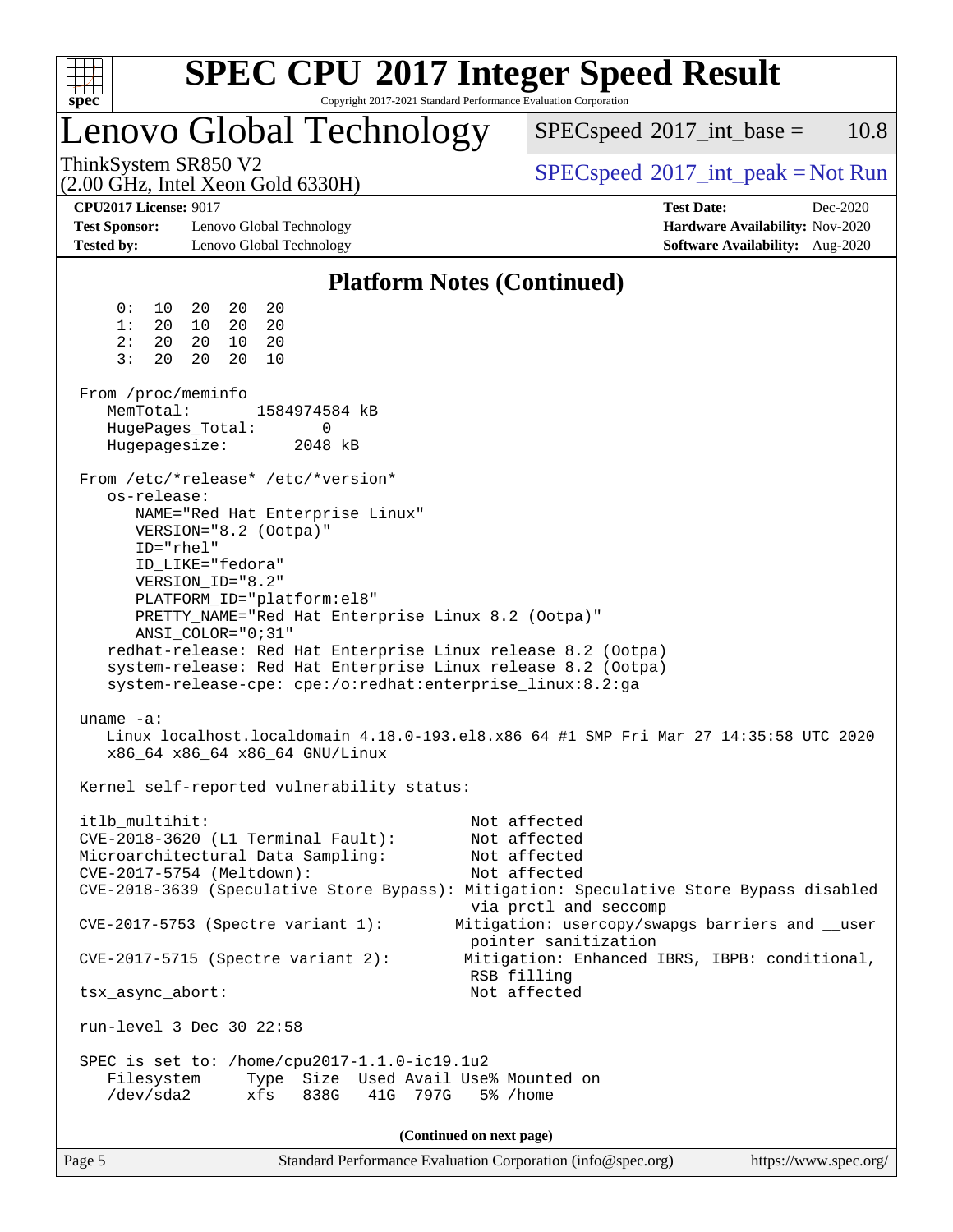

# **[SPEC CPU](http://www.spec.org/auto/cpu2017/Docs/result-fields.html#SPECCPU2017IntegerSpeedResult)[2017 Integer Speed Result](http://www.spec.org/auto/cpu2017/Docs/result-fields.html#SPECCPU2017IntegerSpeedResult)**

Copyright 2017-2021 Standard Performance Evaluation Corporation

# Lenovo Global Technology

 $SPECspeed^{\circledcirc}2017\_int\_base = 10.8$  $SPECspeed^{\circledcirc}2017\_int\_base = 10.8$ 

(2.00 GHz, Intel Xeon Gold 6330H)

ThinkSystem SR850 V2<br>  $\begin{array}{c} \text{SPEC speed} \text{?}2017\_int\_peak = Not Run \end{array}$ 

**[Test Sponsor:](http://www.spec.org/auto/cpu2017/Docs/result-fields.html#TestSponsor)** Lenovo Global Technology **[Hardware Availability:](http://www.spec.org/auto/cpu2017/Docs/result-fields.html#HardwareAvailability)** Nov-2020 **[Tested by:](http://www.spec.org/auto/cpu2017/Docs/result-fields.html#Testedby)** Lenovo Global Technology **[Software Availability:](http://www.spec.org/auto/cpu2017/Docs/result-fields.html#SoftwareAvailability)** Aug-2020

**[CPU2017 License:](http://www.spec.org/auto/cpu2017/Docs/result-fields.html#CPU2017License)** 9017 **[Test Date:](http://www.spec.org/auto/cpu2017/Docs/result-fields.html#TestDate)** Dec-2020

### **[Platform Notes \(Continued\)](http://www.spec.org/auto/cpu2017/Docs/result-fields.html#PlatformNotes)**

 From /sys/devices/virtual/dmi/id BIOS: Lenovo M5E107I-1.01 11/02/2020 Vendor: Lenovo Product: ThinkSystem SR850 V2 Product Family: ThinkSystem Serial: none

 Additional information from dmidecode follows. WARNING: Use caution when you interpret this section. The 'dmidecode' program reads system data which is "intended to allow hardware to be accurately determined", but the intent may not be met, as there are frequent changes to hardware, firmware, and the "DMTF SMBIOS" standard.

Memory:

48x Samsung M393A4G43AB3-CWE 32 GB 2 rank 3200

 (End of data from sysinfo program) Memory on this system run at 2933 MHz due to CPU limitation.

## **[Compiler Version Notes](http://www.spec.org/auto/cpu2017/Docs/result-fields.html#CompilerVersionNotes)**

============================================================================== C | 600.perlbench\_s(base) 602.gcc\_s(base) 605.mcf\_s(base) | 625.x264\_s(base) 657.xz\_s(base) ------------------------------------------------------------------------------ Intel(R) C Compiler for applications running on Intel(R)  $64$ , Version 19.1.2.275 Build 20200604 Copyright (C) 1985-2020 Intel Corporation. All rights reserved. ------------------------------------------------------------------------------ ==============================================================================  $C++$  | 620.omnetpp s(base) 623.xalancbmk s(base) 631.deepsjeng s(base) | 641.leela\_s(base) ------------------------------------------------------------------------------ Intel(R) C++ Compiler for applications running on Intel(R) 64, Version 19.1.2.275 Build 20200604 Copyright (C) 1985-2020 Intel Corporation. All rights reserved. ------------------------------------------------------------------------------ ============================================================================== Fortran | 648.exchange2\_s(base) ------------------------------------------------------------------------------ Intel(R) Fortran Intel(R) 64 Compiler for applications running on Intel(R) 64, Version 19.1.2.275 Build 20200623 Copyright (C) 1985-2020 Intel Corporation. All rights reserved. ------------------------------------------------------------------------------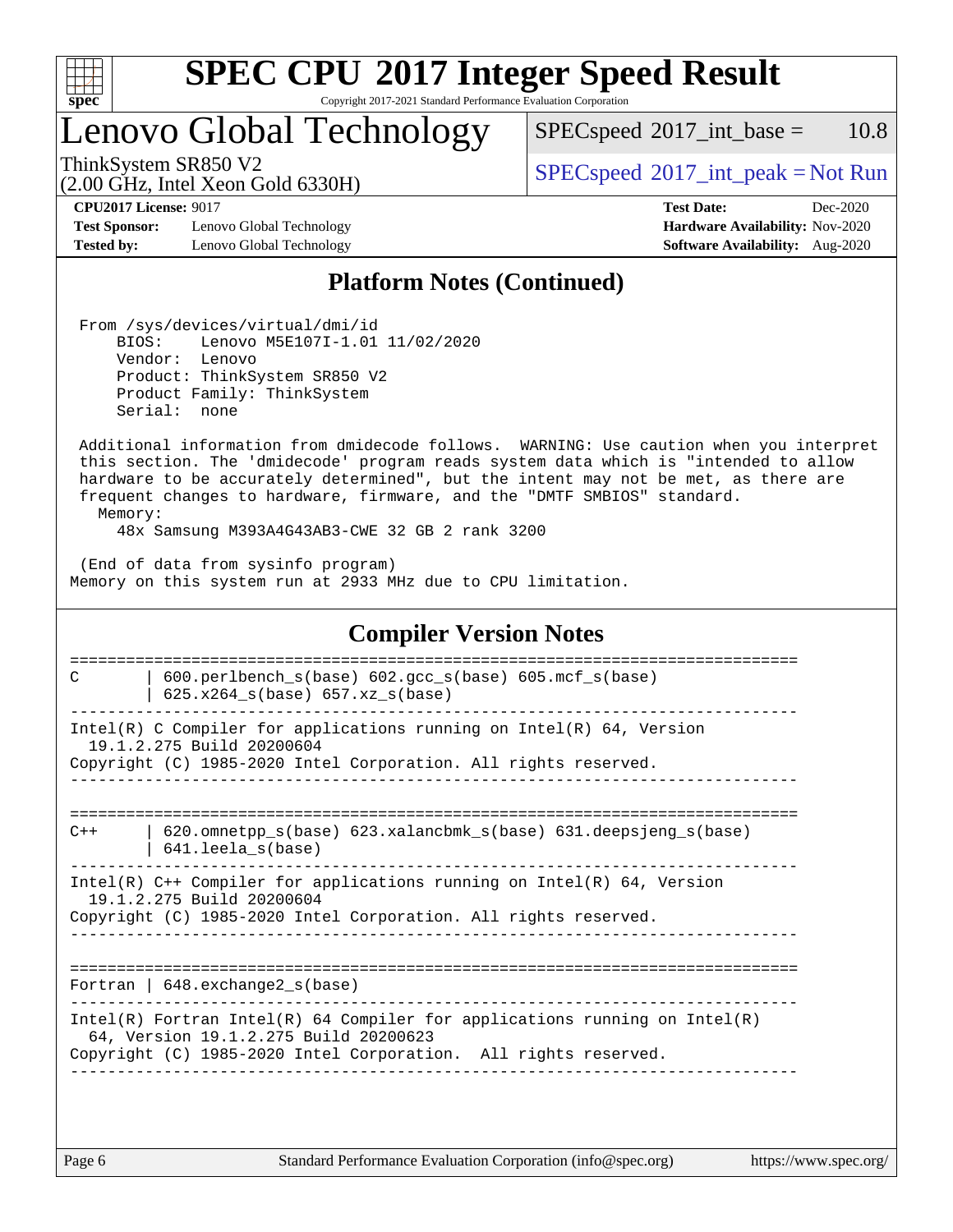

# Lenovo Global Technology

 $SPEC speed^{\circ}2017\_int\_base = 10.8$ 

(2.00 GHz, Intel Xeon Gold 6330H)

ThinkSystem SR850 V2  $\begin{array}{c} \text{SPEC speed} \textdegree 2017\_int\_peak = Not Run \end{array}$ 

**[Test Sponsor:](http://www.spec.org/auto/cpu2017/Docs/result-fields.html#TestSponsor)** Lenovo Global Technology **[Hardware Availability:](http://www.spec.org/auto/cpu2017/Docs/result-fields.html#HardwareAvailability)** Nov-2020 **[Tested by:](http://www.spec.org/auto/cpu2017/Docs/result-fields.html#Testedby)** Lenovo Global Technology **[Software Availability:](http://www.spec.org/auto/cpu2017/Docs/result-fields.html#SoftwareAvailability)** Aug-2020

**[CPU2017 License:](http://www.spec.org/auto/cpu2017/Docs/result-fields.html#CPU2017License)** 9017 **[Test Date:](http://www.spec.org/auto/cpu2017/Docs/result-fields.html#TestDate)** Dec-2020

## **[Base Compiler Invocation](http://www.spec.org/auto/cpu2017/Docs/result-fields.html#BaseCompilerInvocation)**

[C benchmarks:](http://www.spec.org/auto/cpu2017/Docs/result-fields.html#Cbenchmarks)

[icc](http://www.spec.org/cpu2017/results/res2021q1/cpu2017-20210104-24723.flags.html#user_CCbase_intel_icc_66fc1ee009f7361af1fbd72ca7dcefbb700085f36577c54f309893dd4ec40d12360134090235512931783d35fd58c0460139e722d5067c5574d8eaf2b3e37e92)

[C++ benchmarks:](http://www.spec.org/auto/cpu2017/Docs/result-fields.html#CXXbenchmarks) [icpc](http://www.spec.org/cpu2017/results/res2021q1/cpu2017-20210104-24723.flags.html#user_CXXbase_intel_icpc_c510b6838c7f56d33e37e94d029a35b4a7bccf4766a728ee175e80a419847e808290a9b78be685c44ab727ea267ec2f070ec5dc83b407c0218cded6866a35d07)

[Fortran benchmarks](http://www.spec.org/auto/cpu2017/Docs/result-fields.html#Fortranbenchmarks): [ifort](http://www.spec.org/cpu2017/results/res2021q1/cpu2017-20210104-24723.flags.html#user_FCbase_intel_ifort_8111460550e3ca792625aed983ce982f94888b8b503583aa7ba2b8303487b4d8a21a13e7191a45c5fd58ff318f48f9492884d4413fa793fd88dd292cad7027ca)

### **[Base Portability Flags](http://www.spec.org/auto/cpu2017/Docs/result-fields.html#BasePortabilityFlags)**

 600.perlbench\_s: [-DSPEC\\_LP64](http://www.spec.org/cpu2017/results/res2021q1/cpu2017-20210104-24723.flags.html#b600.perlbench_s_basePORTABILITY_DSPEC_LP64) [-DSPEC\\_LINUX\\_X64](http://www.spec.org/cpu2017/results/res2021q1/cpu2017-20210104-24723.flags.html#b600.perlbench_s_baseCPORTABILITY_DSPEC_LINUX_X64) 602.gcc\_s: [-DSPEC\\_LP64](http://www.spec.org/cpu2017/results/res2021q1/cpu2017-20210104-24723.flags.html#suite_basePORTABILITY602_gcc_s_DSPEC_LP64) 605.mcf\_s: [-DSPEC\\_LP64](http://www.spec.org/cpu2017/results/res2021q1/cpu2017-20210104-24723.flags.html#suite_basePORTABILITY605_mcf_s_DSPEC_LP64) 620.omnetpp\_s: [-DSPEC\\_LP64](http://www.spec.org/cpu2017/results/res2021q1/cpu2017-20210104-24723.flags.html#suite_basePORTABILITY620_omnetpp_s_DSPEC_LP64) 623.xalancbmk\_s: [-DSPEC\\_LP64](http://www.spec.org/cpu2017/results/res2021q1/cpu2017-20210104-24723.flags.html#suite_basePORTABILITY623_xalancbmk_s_DSPEC_LP64) [-DSPEC\\_LINUX](http://www.spec.org/cpu2017/results/res2021q1/cpu2017-20210104-24723.flags.html#b623.xalancbmk_s_baseCXXPORTABILITY_DSPEC_LINUX) 625.x264\_s: [-DSPEC\\_LP64](http://www.spec.org/cpu2017/results/res2021q1/cpu2017-20210104-24723.flags.html#suite_basePORTABILITY625_x264_s_DSPEC_LP64) 631.deepsjeng\_s: [-DSPEC\\_LP64](http://www.spec.org/cpu2017/results/res2021q1/cpu2017-20210104-24723.flags.html#suite_basePORTABILITY631_deepsjeng_s_DSPEC_LP64) 641.leela\_s: [-DSPEC\\_LP64](http://www.spec.org/cpu2017/results/res2021q1/cpu2017-20210104-24723.flags.html#suite_basePORTABILITY641_leela_s_DSPEC_LP64) 648.exchange2\_s: [-DSPEC\\_LP64](http://www.spec.org/cpu2017/results/res2021q1/cpu2017-20210104-24723.flags.html#suite_basePORTABILITY648_exchange2_s_DSPEC_LP64) 657.xz\_s: [-DSPEC\\_LP64](http://www.spec.org/cpu2017/results/res2021q1/cpu2017-20210104-24723.flags.html#suite_basePORTABILITY657_xz_s_DSPEC_LP64)

# **[Base Optimization Flags](http://www.spec.org/auto/cpu2017/Docs/result-fields.html#BaseOptimizationFlags)**

### [C benchmarks](http://www.spec.org/auto/cpu2017/Docs/result-fields.html#Cbenchmarks):

```
-m64 -qnextgen -std=c11
-Wl,-plugin-opt=-x86-branches-within-32B-boundaries -Wl,-z,muldefs
-xCORE-AVX2 -O3 -ffast-math -flto -mfpmath=sse -funroll-loops
-qopt-mem-layout-trans=4 -fopenmp -DSPEC_OPENMP
-L/usr/local/jemalloc64-5.0.1/lib -ljemalloc
C++ benchmarks:
```
[-m64](http://www.spec.org/cpu2017/results/res2021q1/cpu2017-20210104-24723.flags.html#user_CXXbase_m64-icc) [-qnextgen](http://www.spec.org/cpu2017/results/res2021q1/cpu2017-20210104-24723.flags.html#user_CXXbase_f-qnextgen) [-Wl,-plugin-opt=-x86-branches-within-32B-boundaries](http://www.spec.org/cpu2017/results/res2021q1/cpu2017-20210104-24723.flags.html#user_CXXbase_f-x86-branches-within-32B-boundaries_0098b4e4317ae60947b7b728078a624952a08ac37a3c797dfb4ffeb399e0c61a9dd0f2f44ce917e9361fb9076ccb15e7824594512dd315205382d84209e912f3) [-Wl,-z,muldefs](http://www.spec.org/cpu2017/results/res2021q1/cpu2017-20210104-24723.flags.html#user_CXXbase_link_force_multiple1_b4cbdb97b34bdee9ceefcfe54f4c8ea74255f0b02a4b23e853cdb0e18eb4525ac79b5a88067c842dd0ee6996c24547a27a4b99331201badda8798ef8a743f577) [-xCORE-AVX2](http://www.spec.org/cpu2017/results/res2021q1/cpu2017-20210104-24723.flags.html#user_CXXbase_f-xCORE-AVX2) [-O3](http://www.spec.org/cpu2017/results/res2021q1/cpu2017-20210104-24723.flags.html#user_CXXbase_f-O3) [-ffast-math](http://www.spec.org/cpu2017/results/res2021q1/cpu2017-20210104-24723.flags.html#user_CXXbase_f-ffast-math) [-flto](http://www.spec.org/cpu2017/results/res2021q1/cpu2017-20210104-24723.flags.html#user_CXXbase_f-flto) [-mfpmath=sse](http://www.spec.org/cpu2017/results/res2021q1/cpu2017-20210104-24723.flags.html#user_CXXbase_f-mfpmath_70eb8fac26bde974f8ab713bc9086c5621c0b8d2f6c86f38af0bd7062540daf19db5f3a066d8c6684be05d84c9b6322eb3b5be6619d967835195b93d6c02afa1) [-funroll-loops](http://www.spec.org/cpu2017/results/res2021q1/cpu2017-20210104-24723.flags.html#user_CXXbase_f-funroll-loops) [-qopt-mem-layout-trans=4](http://www.spec.org/cpu2017/results/res2021q1/cpu2017-20210104-24723.flags.html#user_CXXbase_f-qopt-mem-layout-trans_fa39e755916c150a61361b7846f310bcdf6f04e385ef281cadf3647acec3f0ae266d1a1d22d972a7087a248fd4e6ca390a3634700869573d231a252c784941a8) [-L/usr/local/IntelCompiler19/compilers\\_and\\_libraries\\_2020.3.275/linux/compiler/lib/intel64\\_lin](http://www.spec.org/cpu2017/results/res2021q1/cpu2017-20210104-24723.flags.html#user_CXXbase_linkpath_6eb3b1b8be403820338b5b82e7a1c217a861a8962ac718a6253be1483b50620487664a39a847caf560d84a6b8bab7cca33d9f414525a12ede1e9473db34a3d08) [-lqkmalloc](http://www.spec.org/cpu2017/results/res2021q1/cpu2017-20210104-24723.flags.html#user_CXXbase_qkmalloc_link_lib_79a818439969f771c6bc311cfd333c00fc099dad35c030f5aab9dda831713d2015205805422f83de8875488a2991c0a156aaa600e1f9138f8fc37004abc96dc5)

[Fortran benchmarks:](http://www.spec.org/auto/cpu2017/Docs/result-fields.html#Fortranbenchmarks)

```
-m64 -Wl,-plugin-opt=-x86-branches-within-32B-boundaries -xCORE-AVX2
-O3 -ipo -no-prec-div -qopt-mem-layout-trans=4
-nostandard-realloc-lhs -align array32byte
```
**(Continued on next page)**

| Page 7<br>Standard Performance Evaluation Corporation (info@spec.org)<br>https://www.spec.org/ |
|------------------------------------------------------------------------------------------------|
|------------------------------------------------------------------------------------------------|